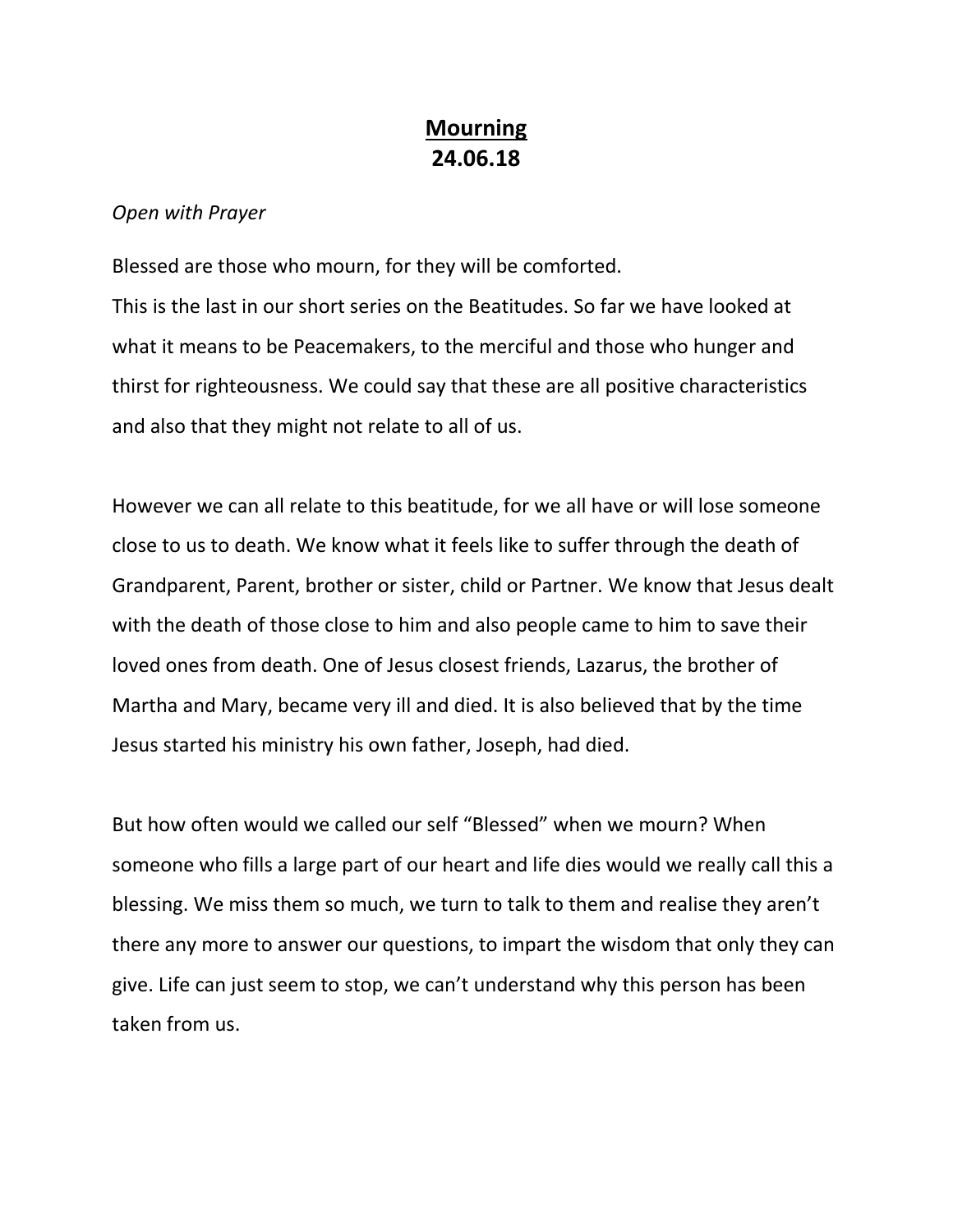The dictionary definitions of Blessed don't feel right either: holy, consecrated, worthy of deep reverence or respect, characterized by happiness or good fortune. Doesn't seem to fit with when we are mourning!

There is a common step model sometimes quoted to people who are grieving; denial, anger, bargaining, depression and acceptance. None of these sound much like a blessing to me and if we've been through them they don't feel much like a blessing either.

It doesn't feel much fun when we are mourning the death of a loved one. We can be lost and angry, "Why did this happen?" "It wasn't their time". "They were so young". "Why?" certainly seems like an often asked question and comes with much anger.

So the first part of this passage doesn't feel like much of a Blessing. Maybe the second part can shed some light on this "*for they will be comforted*".

In Jesus culture when someone died there would appear to be almost "professional" mourners who join the family to weep and wail with them. Mourning was a very open, public event. When Jesus raised Jarius's daughter from the dead we read the words "*Meanwhile all the people were wailing and mourning*" and when Lazarus died it says "*many Jews had come to Martha and Mary to comfort them in the loss of their brother.*" I wonder how much of a comfort that really is?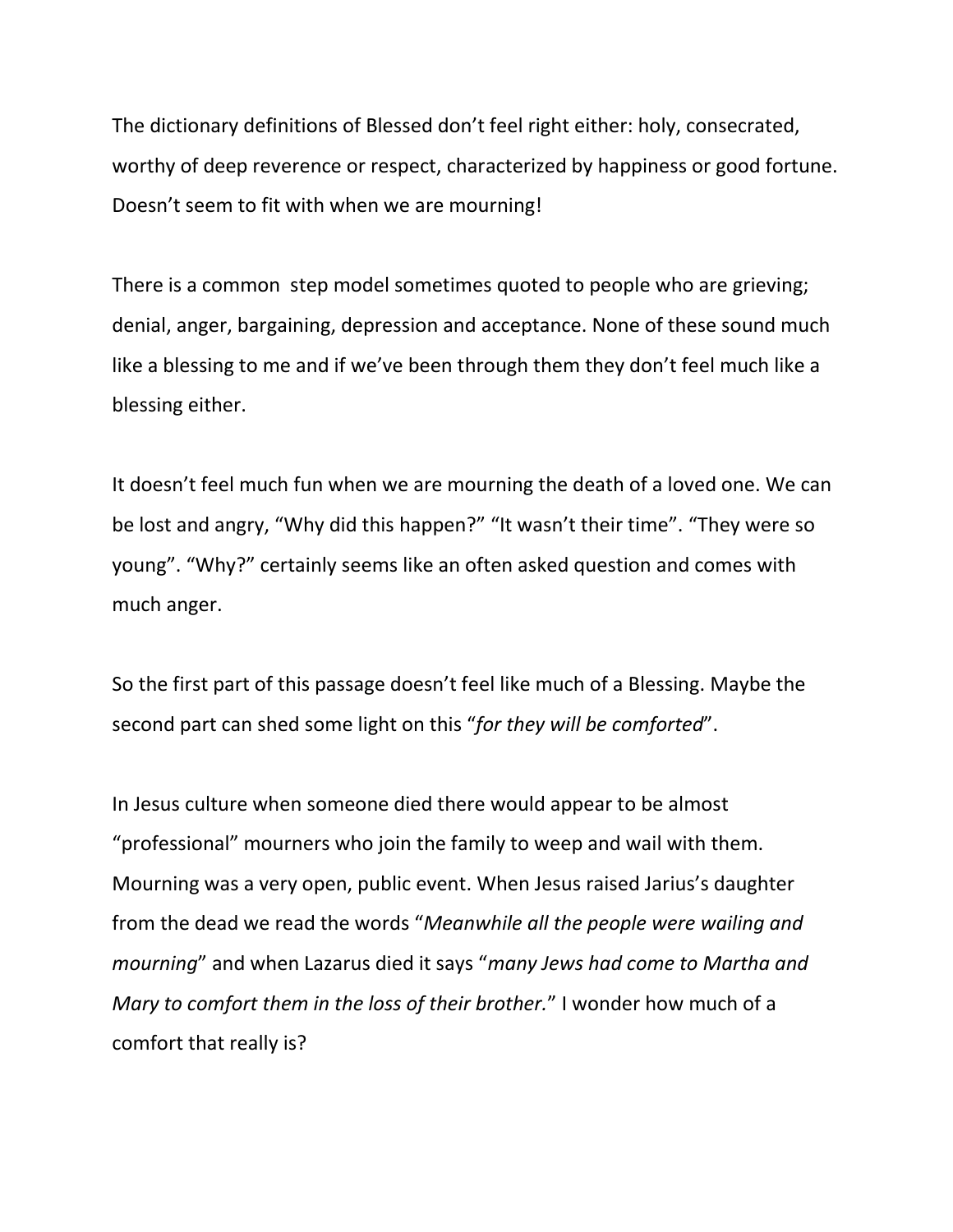In our own culture things are very different, we appear to be uncomfortable with other people's emotions when they lose a loved one, we don't know what to say to those closest to the person who has died. We don't feel comfortable to mention the person or to talk about the things we remember of them. And if you have been the person mourning how long do people stand with us? Even if we get along-side them when the person first dies how long do we try to walk with them?

Looking in more detail at Jewish customs for mourning and how long this goes on for it depends on the relationship of the person. If it is a parent then the children are to mourn for 12 months, for anyone else it is 30 days. In the Christian tradition there are no set customs for mourning.

Even if you set time periods and customs for mourning we are all different and it will depend on our relationship with the person who has died. Each of us will mourn that person for as long as we need to. We don't just snap out of it after a few weeks, 30 days or even a year.

As I read regarding the stages of mourning "*generally, a long period of "depression" (not clinical depression), isolation, and loneliness happen late in the grief process, months after the tragedy strikes. It actually is normal and expected for you to be very depressed and sad eight months later.* 

*Outsiders do not understand this, and feel that it should be time for you to "get over it" and rejoin the land of the living. "So* when we mourn it can be for a long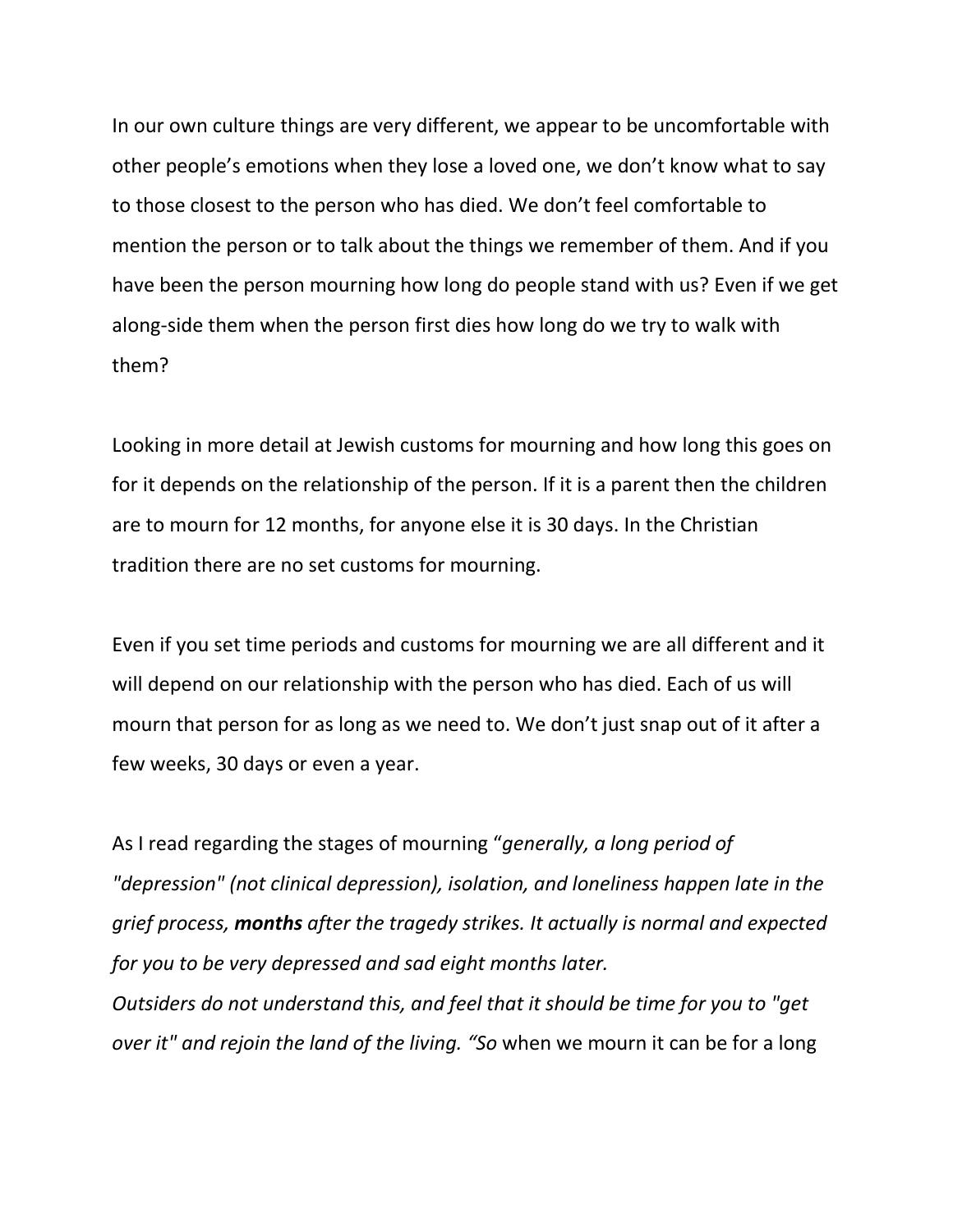period of time. I don't think my brother and sister-in-law will ever get over the death of their son, my nephew, who was only 11 when he died.

Can we be part of the blessing for those who mourn? Yes we can. Just because the funeral is over and life might appear to be back to normal for the person mourning life is not normal, whatever brave face they might be putting on. So talk about the person they have lost, reminisce with them about the good times, ring them or send a short email on the special days of importance, birthdays, the day the person died, wedding anniversaries, Christmas, all of these will be difficult, not just the first year but maybe for years to come.

My sister in law shared with us the first time we saw them after Samir's death, they live in Australia so this was nearly a year later, that her family don't talk about him, but we regularly mention him, how much he would enjoy something we are doing, or what a monkey he would be about something and how much that means to her, we've not forgotten him. He was a lovely, lively, cheeky little boy with an infectious grin and we don't want to forget that. Yes it is so sad that he is gone but we have many precious memories and want to share them.

If you feel prompted to ring someone do it, invite them to go for a coffee or a meal or make them a meal at yours. Let them know that they can talk to you about the person, be there for them when they need to cry.

One of the most difficult things through a death with all the questions of "Why?" can be wondering where God has gone in all this, why God let this happen. You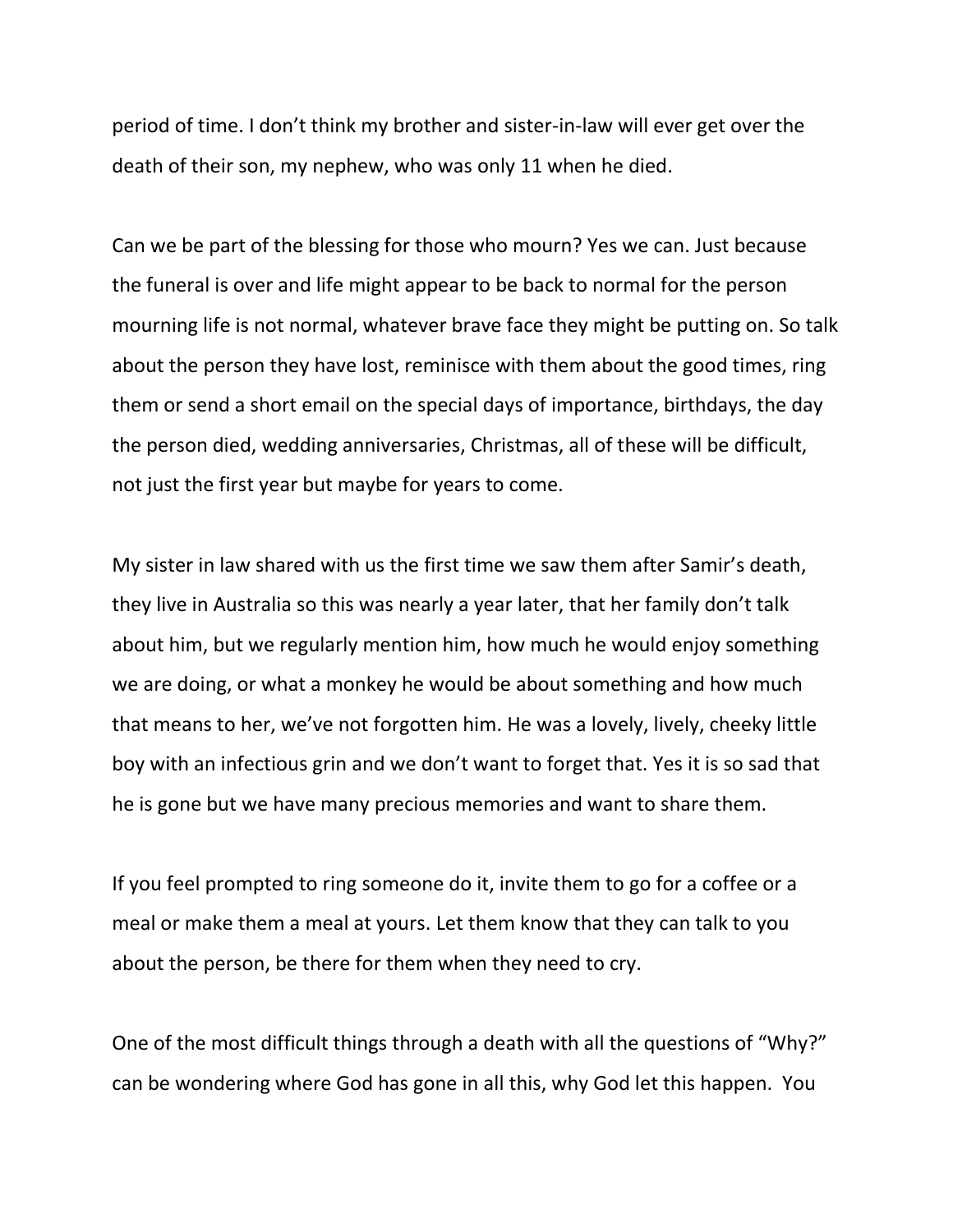know it's **ok** to be angry with God, to rant and rave at God. To cry at God. The sacred has big enough shoulders to take it and has been through what you are going through. God saw the son die on a cross. God has seen many people mourning those they have lost and has travelled with them.

It can be really difficult to know that God is with us in this. Maybe rather than thinking about the distant God you might have a picture of, the distant parent, use other pictures and images, Jesus who was fully human and lost his earthly father, Jesus the friend of the disciples who was there when Peter's mother-inlaw was sick. Jesus who called the little children to him to bless them. Jesus who looked out for his mother even when he was on the cross.

Or it might be easier to use some of the words we often use at Christmas to describe the Messiah; Prince of Peace, Wonderful Counsellor, Comforter.

Or you might find it easier to remember the words of songs we sing, songs that have special meaning to you. Songs sung when not in a time of mourning but that can be clung on to in the difficult times. Songs with words such as *Oh no, You never let go, Through the calm and through the storm Oh no, You never let go, In every high and every low Oh no, You never let go, Lord, You never let go of me.*

Or hang onto the promises that have been made to us such as those we read in our Psalm earlier "*He will not let your foot slip – he who watches over you will neither slumber or sleep*"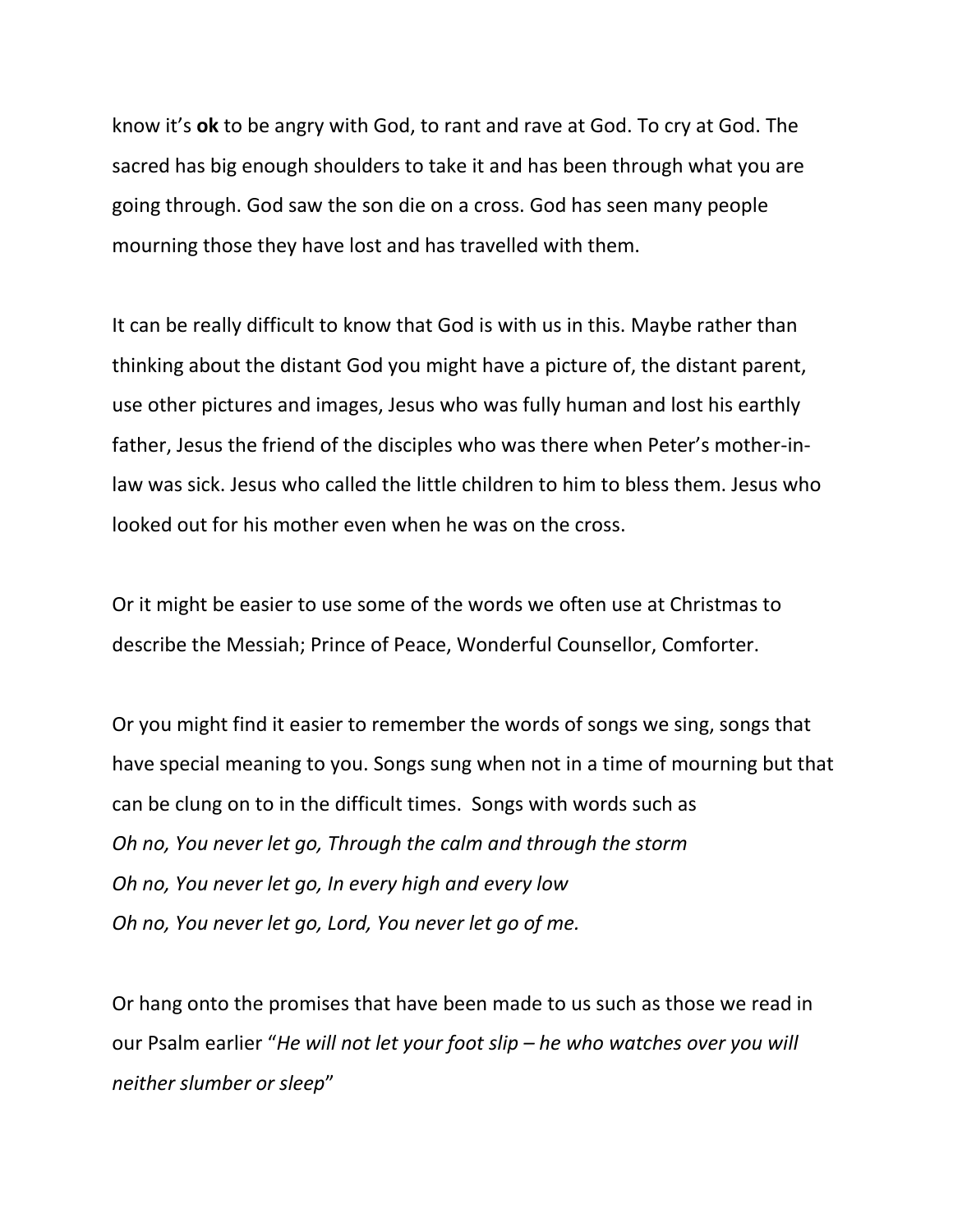Psalm 121 has always had meaning to me, it's been one I've turned to many times when things feel hopeless, when God has seemed very far away. In the times when God has seemed absent it reminds me that God **is** always there, always watching over me, even if I can't feel their presence because of all the other things that are going on and all the other feelings I'm full of it helps remind me of the promises God has made. This along with the words found in Hebrews 13 *"Never will I leave you; never will I forsake you".*

I encourage you in the good times to find and learn the promises that God has made to us so that in the bad times you can draw on them. Don't be afraid to mark them in your bible, to underline them, use a marker pen, and write a list of verses to help you in the front or back of your bible so that you can find them when you need them the most. Take a copy of the readings we use in a service or a copy of the words from songs that really speak to you and keep them somewhere you can find them and read or sing them when you need them, there are always copies of everything we sing here available at the end of the service, just ask the leader or one of the singers what they have done with their words and take them.

Because although as people we are called to be a comfort to one another the real blessing we get when we mourn is that the deepest comfort we are given, the comfort that is there in the darkest places, in the place where we are completely alone comes from the Sacred. We might not feel it, we might rant against it, we will still ask "Why?" and not understand what has happened, but there is a comfort that we can lean on that is always there. We might not get the answers